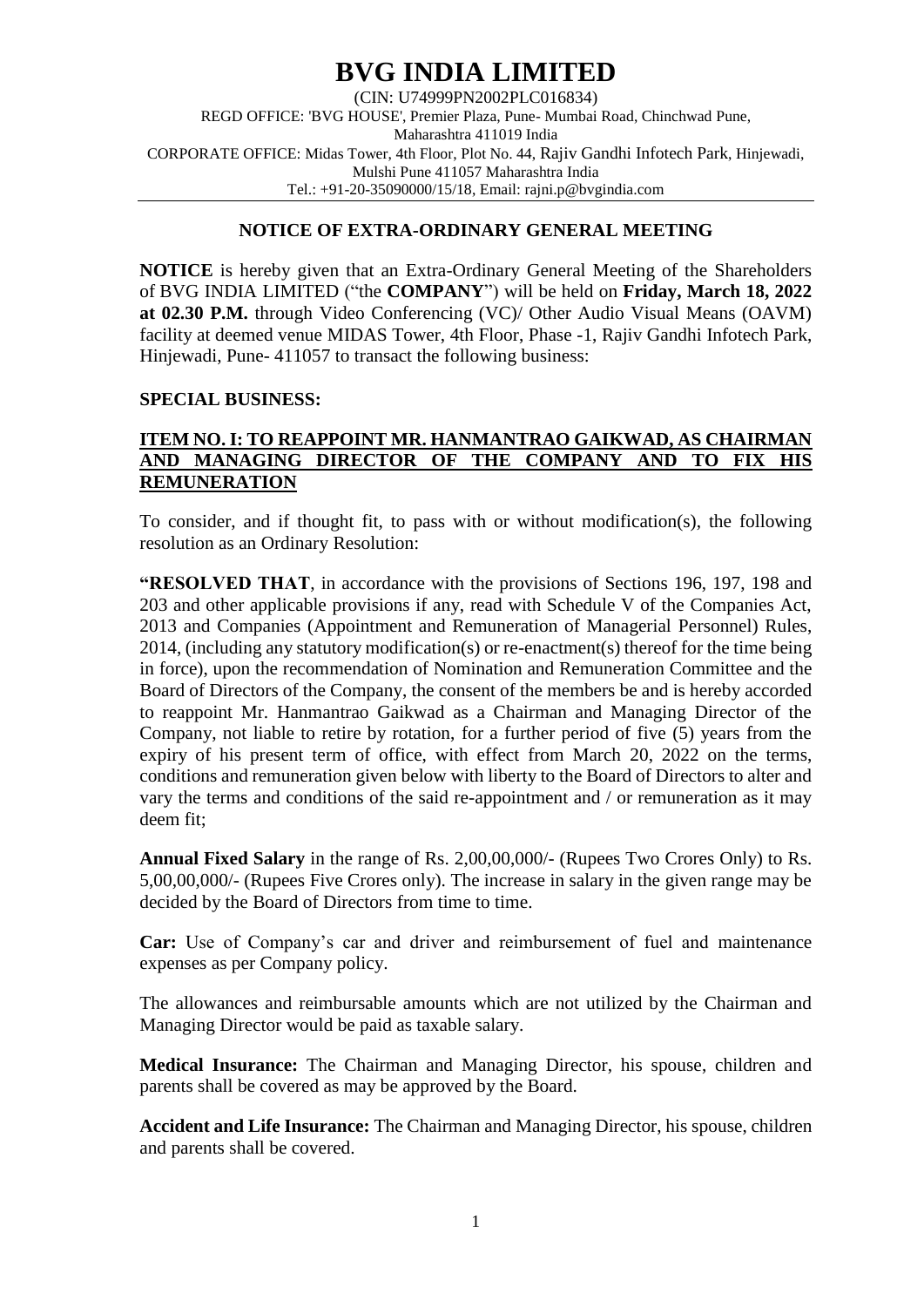**Gratuity:** As per rules of the Company, payable in accordance with the approved fund at the rate of 15 day's salary for each completed year of service, subject to five years of continuous employment. Period of excess of six months shall be reckoned as completed year of service.

In addition to the above, he shall also be eligible for the following:

**Leave and Encashment of unavailed leave:** As per Company policy.

**Pension/Annuity Plan:** As per Company policy.

**Business Facilities:** Use of telephone, computers, broad band connections etc. for official purpose shall not be considered as perquisites.

The perquisites would be valued as per Income Tax Rules, wherever applicable, and at cost. In addition to the above perquisites, the Board of Directors may grant other perquisites to the Chairman and Managing Director from time to time as they may deem fit within the limits laid down by the Companies Act, 2013.

**Sitting Fee:** He shall not be paid any sitting fees for attending meetings of the Board or any Committee of the Board.

**"RESOLVED FURTHER THAT** the Board of Directors and the Company Secretary of the Company be and are hereby severally authorized to do all such acts, deeds and things as are incidental thereto or as may be deemed necessary or desirable or to settle any questions or difficulty that may arise in such manner as it may deem fit without further reference to the Company in the General Meeting."

**"RESOLVED FURTHER THAT** notwithstanding anything to the contrary herein contained where in any financial year during the currency of the tenure of Mr. Hanmantrao Gaikwad, Chairman and Managing Director, the Company has no profit or its profits are inadequate, the Company may pay to Mr. Hanmantrao Gaikwad, Chairman and Managing Director all the remuneration by way of salary (including incentives), allowances and perquisites not exceeding the limits stipulated in the aforesaid resolution and the applicable limits prescribed under Schedule V of the Companies Act, 2013 as amended and subject to the necessary approvals, as required.**"**

# **ITEM NO. II: TO REAPPOINT MR. UMESH GAUTAM MANE, AS WHOLE TIME DIRECTOR TO BE DESIGNATED AS VICE CHAIRMAN AND JOINT MANAGING DIRECTOR OF THE COMPANY AND TO FIX HIS REMUNERATION**

To consider, and if thought fit, to pass with or without modification(s), the following resolution as an Ordinary Resolution:

**"RESOLVED THAT**, in accordance with the provisions of Sections 196, 197, 198 and 203 and other applicable provisions if any, read with Schedule V of the Companies Act, 2013 and Companies (Appointment and Remuneration of Managerial Personnel) Rules, 2014, (including any statutory modification(s) or re-enactment(s) thereof, for the time being in force), upon the recommendation of Nomination and Remuneration Committee and the Board of Directors of the Company, the consent of the members of the Company be and is hereby accorded to the reappointment of Mr. Umesh Gautam Mane as a Whole Time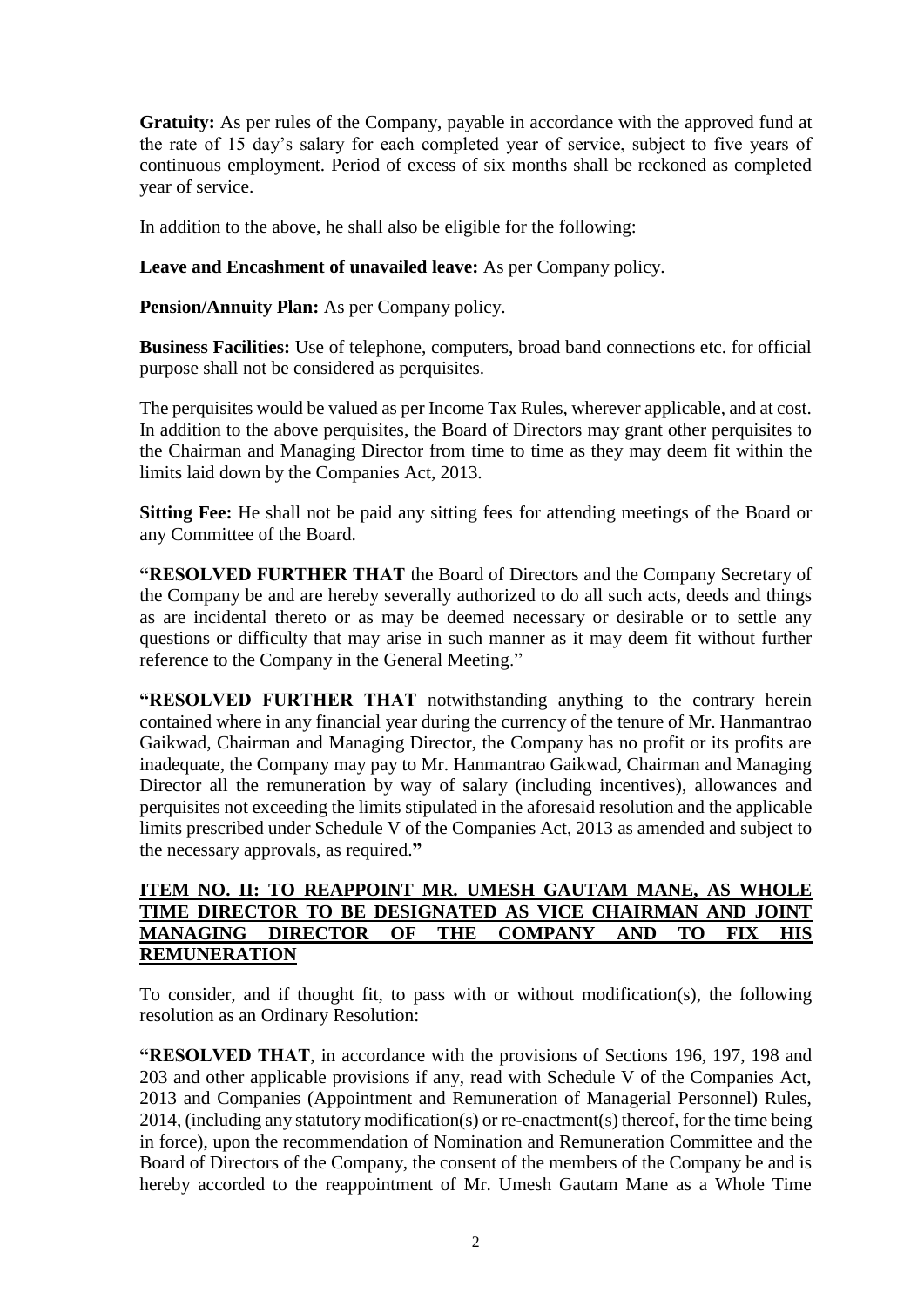Director to be designated as Vice Chairman and Joint Managing Director of the Company, to be liable to retire by rotation, for a further period of eighteen (18) months from the expiry of his present term of office, with effect from April 02, 2022 on the terms, conditions and remuneration given below with liberty to the Board of Directors to alter and vary the terms and conditions of the said re-appointment and / or remuneration as it may deem fit;

**Annual Fixed Salary** in the range of Rs. 75,00,000/- (Rupees Seventy Five Lacs Only) to Rs. 2,00,00,000/- (Rupees Two Crores only). The increase in salary in the given range may be decided by the Board of Directors from time to time.

**Car:** Use of Company's car and driver and reimbursement of fuel and maintenance expenses as per Company policy.

The allowances and reimbursable amounts which are not utilized by the Whole-time Director would be paid as taxable salary.

**Medical Insurance:** The Vice Chairman and Joint Managing Director, his spouse, children and parents shall be covered as may be approved by the Board.

**Accident and Life Insurance:** The Vice Chairman and Joint Managing Director, his spouse, children and parents shall be covered.

**Gratuity:** As per rules of the Company, payable in accordance with the approved fund at the rate of 15 days salary for each completed year of service, subject to five years of continuous employment. Period of excess of six months shall be reckoned as completed year of service.

In addition to the above, he shall also eligible to the following:

**Leave and Encashment of unavailed leave:** As per Company policy.

**Pension/Annuity Plan**: As per Company policy.

**Business Facilities**: Use of telephone, computers, broad band connections etc. for official purpose shall not be considered as perquisites.

The perquisites would be valued as per Income Tax Rules, wherever applicable, and at cost. In addition to the above perquisites, the Board of Directors may grant other perquisites to the Whole Time Director from time to time as they may deem fit within the limits laid down by the Companies Act, 2013.

**Sitting Fee:** He shall not be paid any sitting fees for attending meetings of the Board or any Committee of the Board.

**"RESOLVED FURTHER THAT** the Board of Directors and the Company Secretary of the Company be and are hereby severally authorized to do all such acts, deeds and things as are incidental thereto or as may be deemed necessary or desirable or to settle any question or difficulty that may arise in such manner as it may deem fit without further reference to the Company in the General Meeting.**"**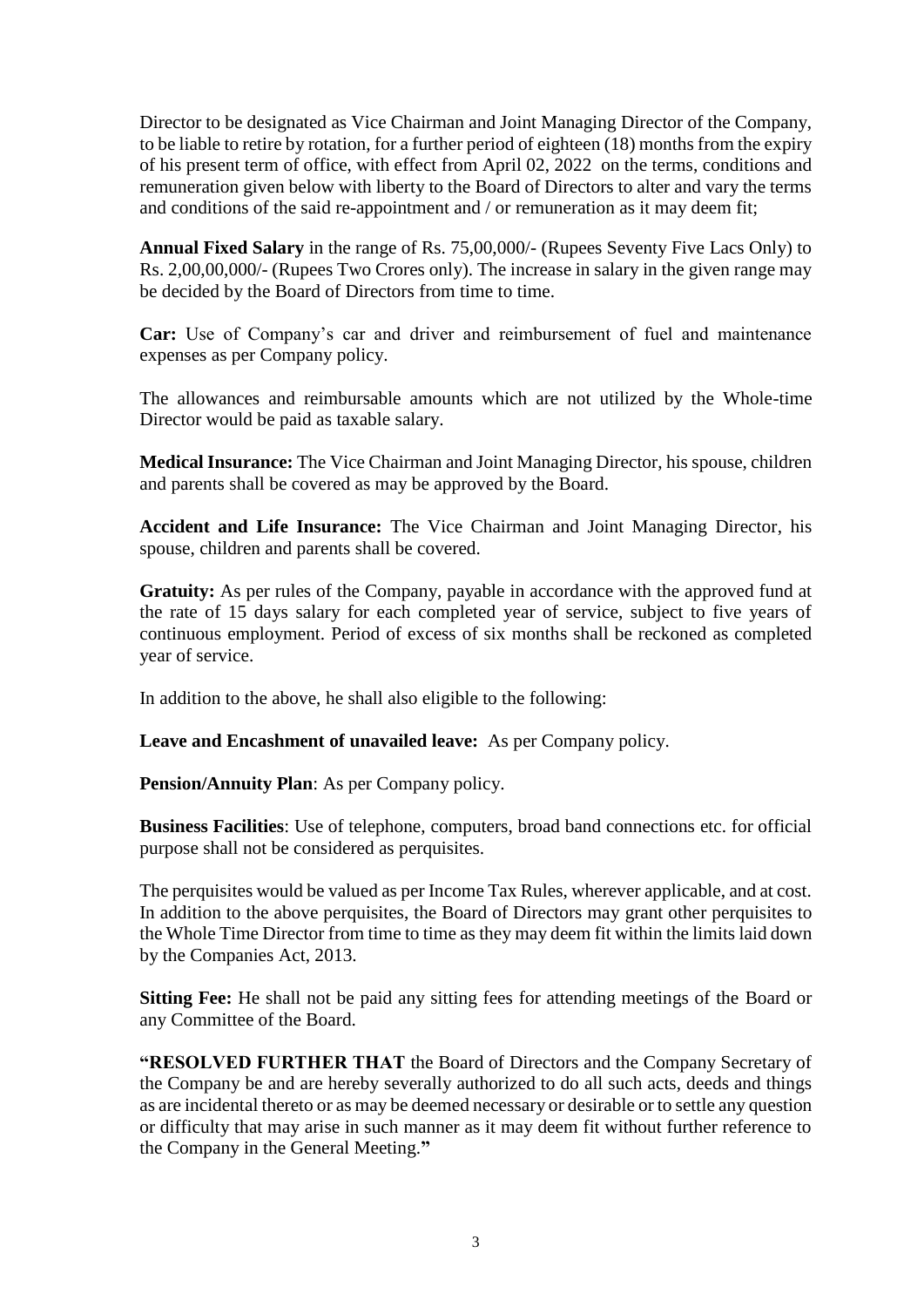**"RESOLVED FURTHER THAT**, notwithstanding anything to the contrary herein contained where in any financial year during the currency of the tenure of Mr. Umesh Gautam Mane, Vice Chairman and Joint Managing Director, the Company has no profit or its profits are inadequate, the Company may pay to Mr. Umesh Gautam Mane, Vice Chairman and Joint Managing Director, all the remuneration by way of salary (including incentives),allowances and perquisites not exceeding the limits stipulated in the aforesaid resolution and the applicable limits prescribed under Schedule V of the Companies Act, 2013 as amended and subject to the necessary approvals, as required.**"**

### **ITEM NO. III: TO REAPPOINT MR. JAYANT GOPAL PENDSE, AS NON-EXECUTIVE INDEPENDENT DIRECTOR OF THE COMPANY**

To consider, and if thought fit, to pass with or without modification(s), the following resolution as a Special Resolution:

**"RESOLVED THAT** pursuant to Sections 149, 152 read with Schedule IV and other applicable provisions of the Companies Act, 2013 and the Companies (Appointment and Qualification of Directors) Rules, 2014 (including any statutory modification(s) or reenactment(s) thereof for the time being in force), upon the recommendation of Nomination and Remuneration Committee and the Board of Directors of the Company, the consent of the members of the Company be and is hereby accorded to the reappointment of Mr. Jayant Gopal Pendse as a Non- Executive Director, designated as Independent Director of the Company, not liable to retire by rotation , for a second term of one year that is, with effect from March 24, 2022 and who has submitted a declaration that he meets the criteria for independence as provided in Section 149(6) of the Companies Act, 2013 and in respect of whom the Company has received a notice in writing from a member in terms of Section 160 of the Companies Act, 2013 proposing his candidature for the office of the Independent Director of the Company.**"**

**"RESOLVED FURTHER THAT** Mr. Hanmantrao Gaikwad, Chairman and Managing Director, Mrs. Swapnali Gaikwad, Non-Executive Director and Ms. Rajni R. Pamnani, Company Secretary be and are hereby severally authorized to do all such acts, deeds and things to give effect to the aforesaid resolution."

# **ITEM NO. IV: TO ALTER /AMEND THE ANCILLARY OBJECTS OF THE MEMORANDUM OF ASSOCIATION OF THE COMPANY**

To consider, and if thought fit, to pass, with or without modifications, the following resolution as a Special Resolution:

**"RESOLVED THAT** pursuant to the provisions of Section 13 and other applicable provisions, if any, of Companies Act, 2013, (including any statutory modifications or reenactment thereof, for the time being in force), and the rules framed thereunder and subject to the approval of the Registrar of Companies, Pune, upon the recommendation of the Board of Directors of the Company, the approval of the members be and is hereby accorded to alter/amend and append in the following Sub Clause (IIIB) after Clause 2 (b) of the said Sub Clause of the Memorandum of Association (MOA) of the Company:

*"2(c) To carry on in India or elsewhere, the business for retail and manufacturing of equipment's and parts in Renewable Energy, Energy and Battery Storage systems, or Conventional Energy, to generate, accumulate, transmit, distribute, purchase, sell and*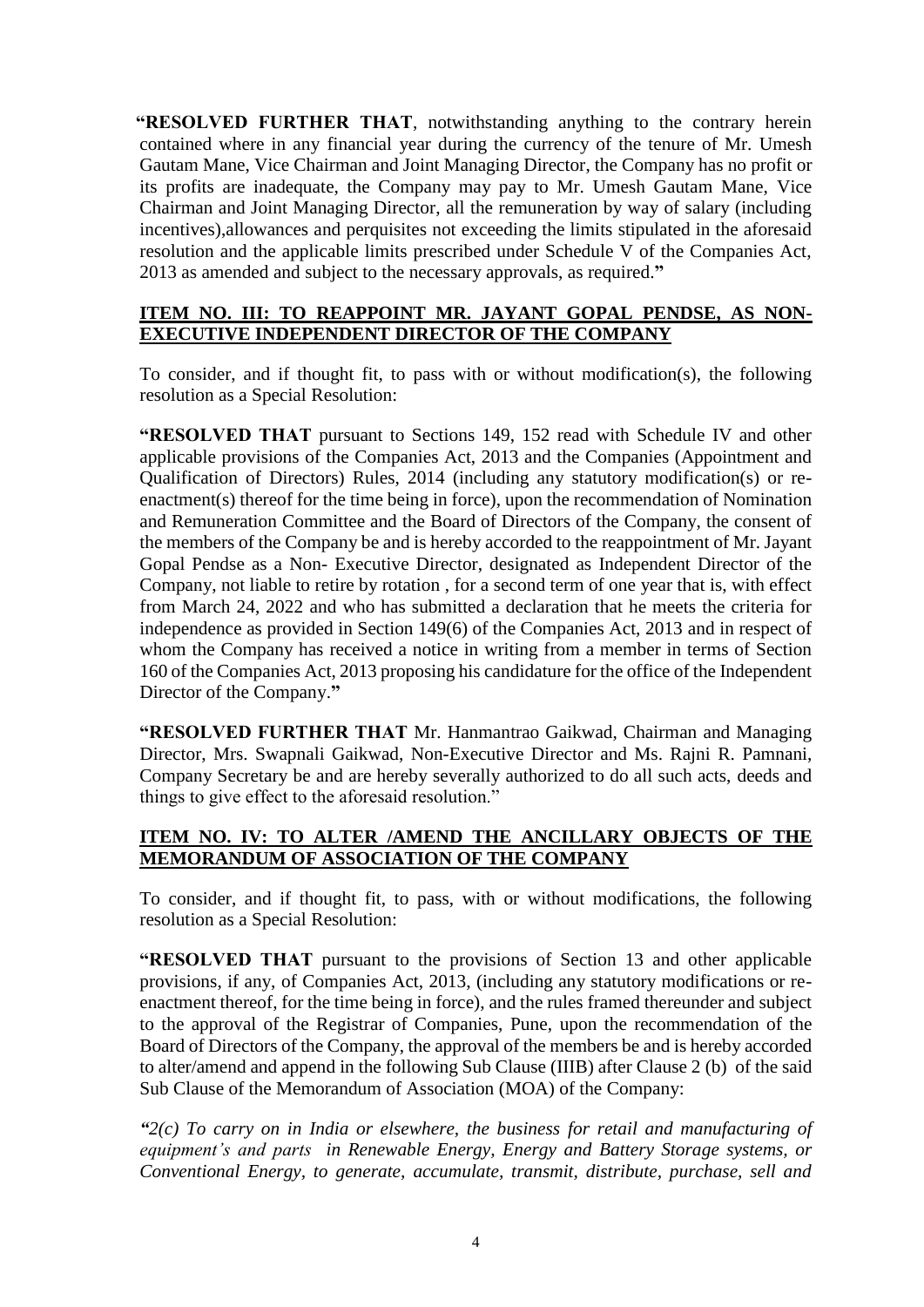*supply electric power or any other energy from Conventional/Non-Conventional energy by Bio-Mass, Hydro, Thermal, Gas, Hydrogen, Air, Diesel oil, or through Renewable Energy sources, Wind mill or another means/ source on a commercial basis, kind or description and in PV (Photo Volatic), Modules (Panel), Solar Invertor, Charge Controller, Mounting Structure, Wires, PV Solar Heater, Batteries, Solar chargeable Lights, Solar Thermal, Solar Chimney and any other Solar based devices used in households, industry and commercial establishments and to design, manufacture, deal, construct, lay down, establish, erect, build, install, commission, consult, operate, set and maintain PV Technology based Solar Power Plant, Power/Energy generating stations, Turnkey EPC including buildings, structures, works, machineries, equipments, cables, wires, transmission lines, DC/AC inverter, support components, assemblies and technology systems and works for the purpose of conservation, distribution and supply of electricity and serving to Participating Industry, State Electricity Board, Power Utilities, Generating Companies, Transmission Companies, Distribution Companies, Central or State Government Undertakings, Licensees, other Local Authorities or Statutory Bodies, and other Boards for industrial, commercial, domestic, public and other purposes and also to provide regular services, for repairing and maintenance of all distribution and supply lines and to undertake or to carry on the business of managing, owning, controlling, erecting, commissioning, operating, running, leasing or transferring power plants and plants based on renewable energy, conventional or non-conventional energy source and solar energy plants."*

*"2(d) To carry on the business of establishing, designing, engineering, building, procurement, construction, testing, customisation, developing, dealing, running, managing, operation and maintenance of Car Parking Projects, to carry on the business of service provider, contractor, sub-contractor for Implementation of Multi-Level Car Parking cum Commercial Development."*

**"RESOLVED FURTHER THAT** Mr. Hanmantrao Gaikwad, Chairman and Managing Director, Mrs. Swapnali Gaikwad, Non-Executive Director and Ms. Rajni R. Pamnani, Company Secretary of the Company be and are hereby severally authorised, on behalf of the Company, to do all acts, deeds, matters and things as deem necessary, and to sign and execute all necessary documents including modifications as may be prescribed or imposed by any regulatory authority and returns, applications for the purpose of giving effect to the aforesaid resolution including filing of necessary E-forms with the Registrar of Companies, Pune ."

> **By Order of the Board of Directors For BVG India Limited**

**Place: Pune Rajni R. Pamnani Date : February 12, 2022 Company Secretary**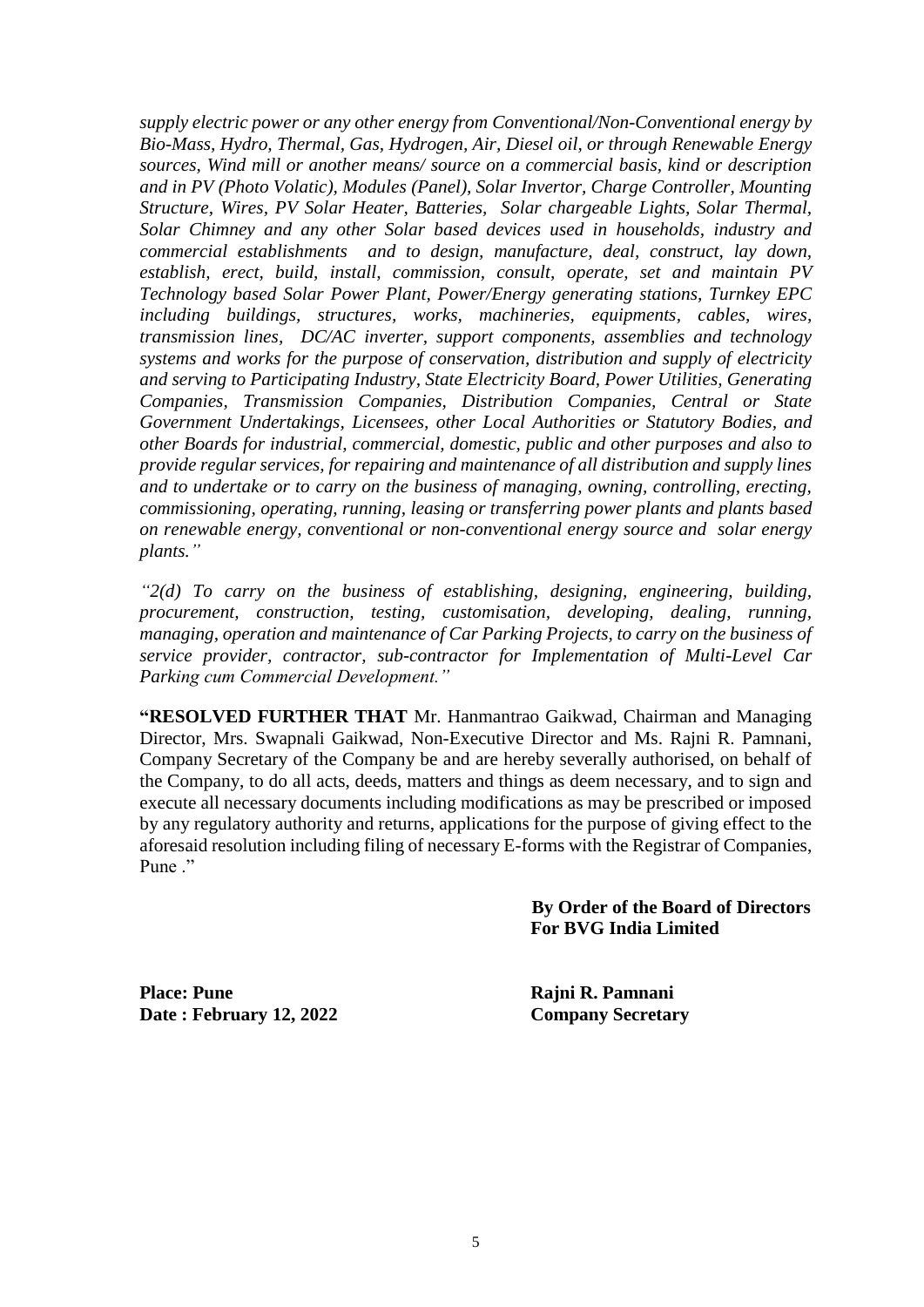# **NOTES**

- 1. The Statement under Section 102 of the Companies Act, 2013, as amended, in respect of the special business is annexed herewith and forms part of the notice.
- 2. Pursuant to Section 20(2) of the Companies Act and Rule 35 of the Companies (Incorporation) Rules, 2014, as amended, companies are permitted to send official documents to their members electronically.
- 3. All documents referred to in the notice and in the accompanying explanatory statement will be available for inspection through an electronic mode. The said EGM notice is being sent only through electronic mode to those members whose email IDs are registered with the Company / Depositories and also on the website of the Company.
- 4. This Extra-Ordinary General Meeting is being conducted pursuant to Sections 100, 101 and 108 of the Companies Act, 2013, the rules thereunder ("Companies Act") and various General Circulars and Circular No. 20/2021 dated 08.12.2021 issued by the Ministry of Corporate Affairs, Government of India (collectively the "General Circulars"). In accordance with the General Circulars, members are requested to kindly note the following:
	- a) This Extra-Ordinary General Meeting ("**EGM**") will be held through video conference / other audio visual means at: <https://zoom.us/meeting/register/tJ0qfumvrDwqGN20-hwKfHrFB-CaRvo0ANIB>
	- b) On the day of the EGM, the above link shall be kept open from 02:15 P.M i.e., 15 minutes before the time scheduled for the commencement of the EGM and shall not be closed till the expiry of 15 minutes after the Meeting;
	- c) The attendance of members through video conference shall be counted for the purpose of reckoning of quorum under Section 103 of the Companies Act;
	- d) A copy of this notice can be accessed by the members on the website of the Company at https://www.bvgindia.com/notices.php
- 5. As per the Companies Act, 2013, a Member entitled to attend and vote at the EGM is entitled to appoint a proxy to attend and vote on his/her behalf. Since the EGM is being held through VC/OAVM as per the MCA Circulars, physical attendance of Members has been dispensed with. Accordingly, the facility for appointment of proxies by the Members will not be made available for the ensuing EGM and hence the Proxy Form and Attendance Slip are not annexed to this Notice.
- 6. This notice is being given to every member of the Company, every Director and Auditors of the Company, at the addresses provided by them in India. Any accidental omission to give notice to, or the non-receipt of such notice by, any member or other person who is entitled to this notice, shall not invalidate the proceedings of the meeting.
- 7. As the EGM is being held through VC/OAVM, the route map is not annexed to this Notice.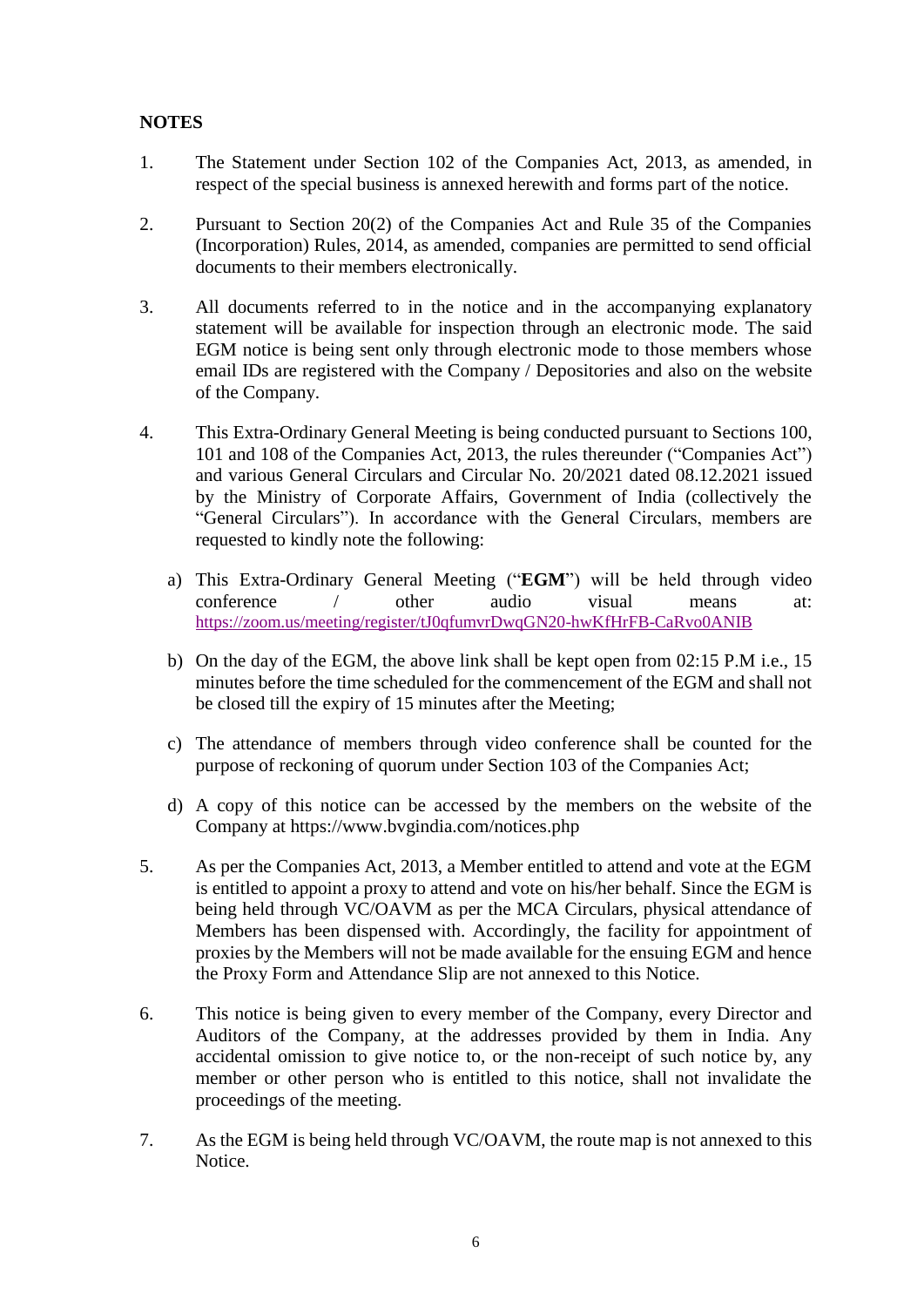# **EXPLANATORY STATEMENT PURSUANT TO SECTION 102 OF THE COMPANIES ACT, 2013 ANNEXURE TO AND FORMING PART OF THE NOTICE DATED FEBRUARY 12, 2022.**

The following Statement relating to the accompanying Notice sets out all material facts:

# **ITEM NO. I: TO REAPPOINT MR. HANMANTRAO GAIKWAD, AS A CHAIRMAN AND MANAGING DIRECTOR OF THE COMPANY AND TO FIX HIS REMUNERATION**

The members of the Company at the Extra-Ordinary General Meeting held on February 06, 2018 had appointed Mr. Hanmantrao Gaikwad as the Chairman and Managing Director of the Company effective from March 20, 2017 for a period of five years up to March 19, 2022. Pursuant to the provisions of Section 196, 197 and 198 of the Companies Act, 2013 read with Schedule V, a Company may appoint and pay such remuneration to its managerial personnel as may be decided by the Board of Directors on the recommendation of Nomination and Remuneration Committee.

Considering his knowledge of various aspects relating to the Company's affairs and long business experience, his contribution and expertise as a Managing Director into the affairs of the Company, the Board of Directors is of the opinion that for smooth and efficient running of the business, the services of Mr. Hanmantrao Gaikwad should be available to the Company for a further period of 5 (Five) years with effect from March 20, 2022. The Board of Directors of the Company ("**Board**") has by its resolution dated February 12, 2022, accorded their approval to re-appoint Mr. Hanmantrao Gaikwad as Chairman and Managing Director of the Company, not liable to retire by rotation, for a further period of 5 years with effect from March 20, 2022, subject to approval of the members.

Except Mr. Hanmantrao Gaikwad, Mrs. Swapnali Dattatraya Gaikwad, Director and Mrs. Vaishali Hanmantrao Gaikwad, Head - Corporate Affairs of the Company, none of the Directors or Key Managerial Personnel of the Company, or the relatives of the respective persons are interested in the said resolution.

Pursuant to the recommendations of Nomination and Remuneration Committee, your Directors recommend the Resolution set out in Item No.1 as an Ordinary Resolution for your approval.

# **ITEM NO. II: TO REAPPOINT MR. UMESH GAUTAM MANE, AS WHOLE TIME DIRECTOR TO BE DESIGNATED AS VICE CHAIRMAN AND JOINT MANAGING DIRECTOR OF THE COMPANY AND TO FIX HIS REMUNERATION**

The members of the Company at the Extra-Ordinary General Meeting held on February 06, 2018 had appointed Mr. Umesh Gautam Mane as Whole-Time Director designated as Vice Chairman and Joint Managing Director of the Company effective from April 02, 2017 for a period of five years up to April 01, 2022. Pursuant to the provisions of Section 196, 197 and 198 of the Companies Act, 2013 read with Schedule V, a Company may appoint and pay such remuneration to its managerial personnel as may be decided by the Board of Directors on the recommendation of Nomination and Remuneration Committee.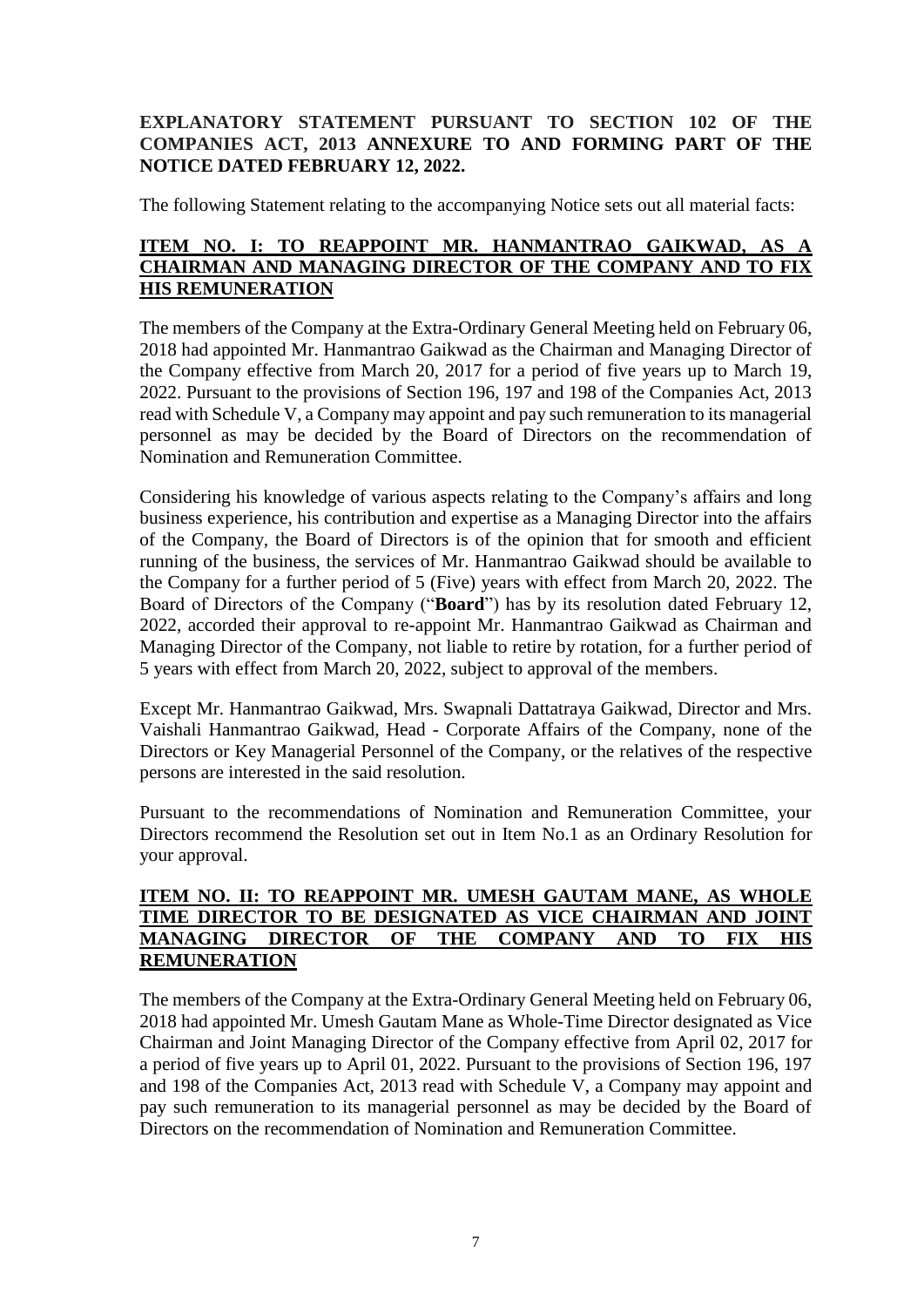Considering his contribution and expertise as a Vice Chairman and Joint Managing Director, into the various affairs of the Company, and the need for his strategic directions for the future growth of the Company, the Board of Directors is of the opinion that the services of Mr. Umesh Gautam Mane should be available to the Company for a further period of 18 months with effect from April 02, 2022. The Board of Directors of the Company (**"Board"**) has by its resolution dated February 12, 2022, accorded their approval to re-appoint Mr. Umesh Gautam Mane as Whole-Time Director to be designated as Vice Chairman and Joint Managing Director, liable to retire by rotation, for a further period of 18 months with effect from April 02, 2022, subject to approval of the members.

Except Mr. Umesh Gautam Mane, none of the Directors or Key Managerial Personnel of the Company, or the relatives of the respective persons are interested in the said resolution.

Pursuant to the recommendations of Nomination and Remuneration Committee, your Directors recommend the Resolution set out in Item No. II as an Ordinary Resolution for your approval.

## **ITEM NO. III: TO REAPPOINT MR. JAYANT GOPAL PENDSE, AS NON-EXECUTIVE INDEPENDENT DIRECTOR OF THE COMPANY**

The members of the Company at the Extra-Ordinary General Meeting held on March 24, 2017 had appointed Mr. Jayant Gopal Pendse as a Non- Executive Director to be designated as Independent Director of the Company effective from March 24, 2017 for a period of five years up to March 23, 2022.

Mr Jayant Gopal Pendse has attained the age of 75 but considering the contribution and valuable guidance as an Independent Director in the deliberations of the Board and into the various affairs of the Company, the Board of Directors is of the opinion that having regard to his qualifications, knowledge and rich experience, the services of Mr. Jayant Gopal Pendse should be available to the Company for a further 1 (One) year period with effect from March 24, 2022. It is in the interest of the Company to avail his valuable expertise. The Board of Directors of the Company ("**Board**") has by its resolution dated February 12, 2022, accorded their approval to re-appoint Mr. Jayant Gopal Pendse as a Non- Executive Director to be designated as Independent Director of the Company for a further period of 1 year with effect from March 24, 2022, subject to approval of the members by way of Special Resolution.

He shall be paid sitting fees for attending the meetings of the Board or any Committee Meetings of the Board to which he is the Member.

Except for Mr. Jayant Gopal Pendse, none of the Directors or Key Managerial Personnel of the Company, or the relatives of the respective persons are interested in the said resolution.

Pursuant to the recommendations of Nomination and Remuneration Committee, your Directors recommend the Resolution set out in Item No. III as a Special Resolution for your approval.